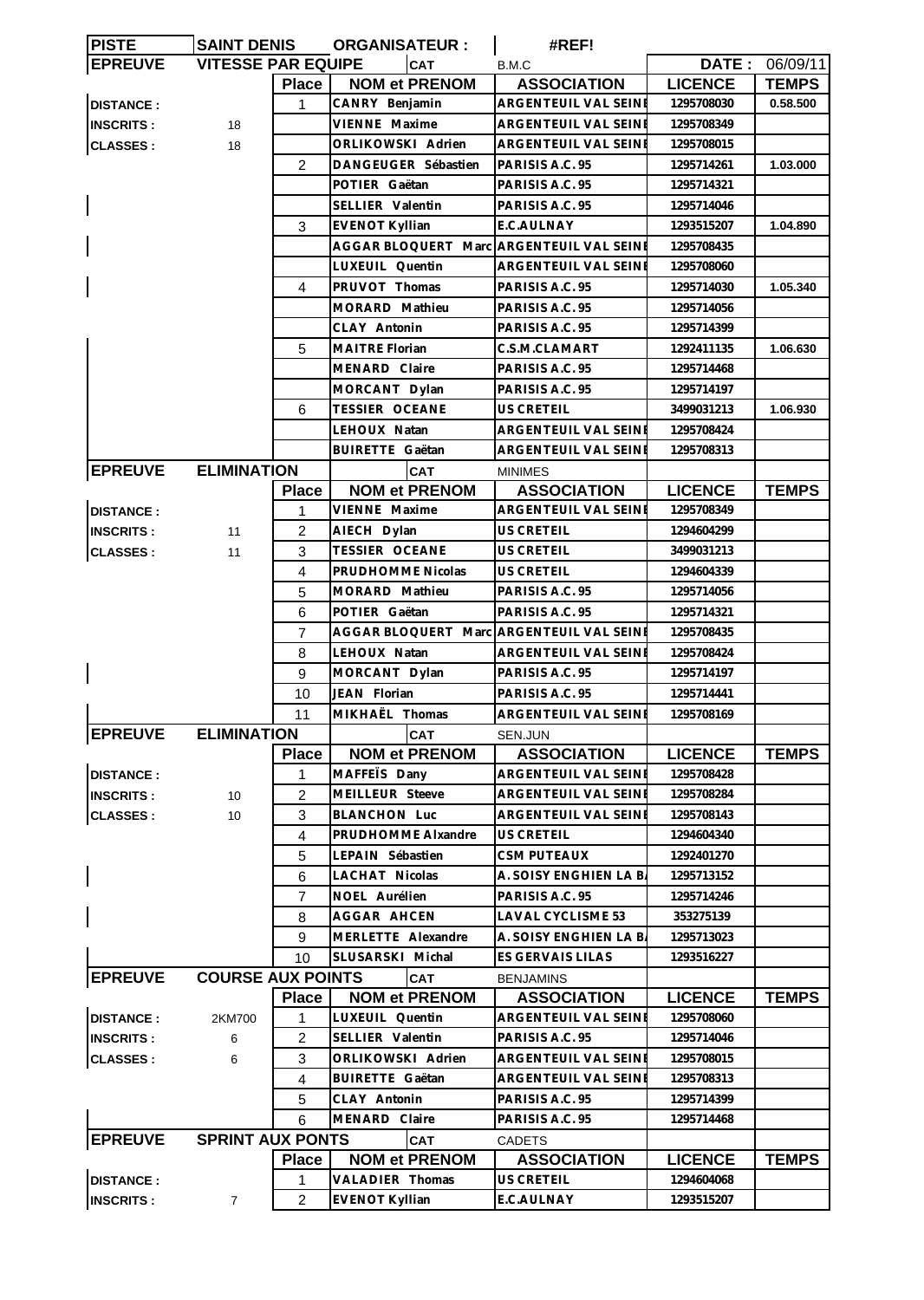| <b>CLASSES:</b>  | $\overline{7}$           | 3              | <b>MAITRE Florian</b>                                    | C.S.M.CLAMART               | 1292411135               |              |
|------------------|--------------------------|----------------|----------------------------------------------------------|-----------------------------|--------------------------|--------------|
|                  |                          | 4              | PRUVOT Thomas                                            | PARISIS A.C. 95             | 1295714030               |              |
|                  |                          | 5              | DANGEUGER Sébastien                                      | PARISIS A.C. 95             | 1295714261               |              |
|                  |                          | 6              | CHALEL Mickail Yacine                                    | CSM EPINAY SUR SEINE        | 1293502185               |              |
|                  |                          | $\overline{7}$ | CANRY Benjamin                                           | ARGENTEUIL VAL SEINE        | 1295708030               |              |
| <b>EPREUVE</b>   | <b>COURSE AUX POINTS</b> |                | <b>CAT</b>                                               | SEN/JUN                     |                          |              |
|                  |                          | <b>Place</b>   | <b>NOM et PRENOM</b>                                     | <b>ASSOCIATION</b>          | <b>LICENCE</b>           | <b>TEMPS</b> |
| <b>DISTANCE:</b> |                          | 1              | MEILLEUR Steeve                                          | ARGENTEUIL VAL SEINE        | 1295708284               | 26P          |
| <b>INSCRITS:</b> | 9                        | 2              | <b>BLANCHON Luc</b>                                      | ARGENTEUIL VAL SEINE        | 1295708143               | 20P          |
| <b>CLASSES:</b>  | 9                        | 3              | MAFFETS Dany                                             | <b>ARGENTEUIL VAL SEINE</b> | 1295708428               | 12P          |
|                  |                          | 4              | LACHAT Nicolas                                           | A. SOISY ENGHIEN LA B.      | 1295713152               | 10P          |
|                  |                          | 5              | LEPAIN Sébastien                                         | <b>CSM PUTEAUX</b>          | 1292401270               | 5P           |
|                  |                          | 6              | MERLETTE Alexandre                                       | A. SOISY ENGHIEN LA B.      | 1295713023               | 2Р           |
|                  |                          | $\overline{7}$ | NOEL Aurélien                                            | PARISIS A.C. 95             | 1295714246               | 1P           |
|                  |                          | 8              | PRUDHOMME Alxandre                                       | <b>US CRETEIL</b>           | 1294604340               |              |
|                  |                          | 9              | SLUSARSKI Michal                                         | ES GERVAIS LILAS            | 1293516227               |              |
| <b>EPREUVE</b>   | <b>SCRATCH</b>           |                | <b>CAT</b>                                               | <b>MINIMES</b>              |                          |              |
|                  |                          | <b>Place</b>   | <b>NOM et PRENOM</b>                                     | <b>ASSOCIATION</b>          | <b>LICENCE</b>           | <b>TEMPS</b> |
| <b>DISTANCE:</b> |                          | 1              | VIENNE Maxime                                            | ARGENTEUIL VAL SEINI        | 1295708349               |              |
| <b>INSCRITS:</b> |                          | 2              | AIECH Dylan                                              | US CRETEIL                  | 1294604299               |              |
| <b>CLASSES:</b>  | 11                       | 3              | MIKHAËL Thomas                                           | ARGENTEUIL VAL SEINE        | 1295708169               |              |
|                  |                          | 4              | POTIER Gaëtan                                            | PARISIS A.C. 95             | 1295714321               |              |
|                  |                          | 5              | <b>TESSIER OCEANE</b>                                    | US CRETEIL                  | 3499031213               |              |
|                  |                          | 6              | MORARD Mathieu                                           | PARISIS A.C. 95             | 1295714056               |              |
|                  |                          | $\overline{7}$ | LEHOUX Natan                                             | ARGENTEUIL VAL SEINE        | 1295708424               |              |
|                  |                          | 8              | PRUDHOMME Nicolas                                        | <b>US CRETEIL</b>           | 1294604339               |              |
|                  |                          | 9              | AGGAR BLOQUERT Marc ARGENTEUIL VAL SEINE                 |                             | 1295708435               |              |
|                  |                          | 10             | MORCANT Dylan                                            | PARISIS A.C. 95             | 1295714197               |              |
|                  |                          | 11             | JEAN Florian                                             | PARISIS A.C. 95             | 1295714441               |              |
|                  |                          |                |                                                          |                             |                          |              |
| <b>EPREUVE</b>   | <b>COURSE AUX POINTS</b> |                | <b>CAT</b>                                               | <b>CADETS</b>               |                          |              |
|                  |                          | Place          | <b>NOM et PRENOM</b>                                     | <b>ASSOCIATION</b>          | <b>LICENCE</b>           | <b>TEMPS</b> |
| <b>DISTANCE:</b> |                          | $\mathbf{1}$   | <b>MAITRE Florian</b>                                    | C.S.M.CLAMART               | 1292411135               |              |
| <b>INSCRITS:</b> | 7                        | 2              | VALADIER Thomas                                          | US CRETEIL                  | 1294604068               |              |
| <b>CLASSES:</b>  | $\overline{7}$           | 3              | <b>EVENOT Kyllian</b>                                    | E.C.AULNAY                  | 1293515207               |              |
|                  |                          | $\overline{4}$ | DANGEUGER Sébastien                                      | PARISIS A.C. 95             | 1295714261               |              |
|                  |                          | 5              | CHALEL Mickail Yacine                                    | CSM EPINAY SUR SEINE        | 1293502185               |              |
|                  |                          | 6              | CANRY Benjamin                                           | <b>ARGENTEUIL VAL SEINE</b> | 1295708030               |              |
|                  |                          | 7              | PRUVOT Thomas                                            | PARISIS A.C. 95             | 1295714030               |              |
| <b>EPREUVE</b>   | <b>SPRINT AUX POINTS</b> |                | <b>CAT</b>                                               | SEN/JUN                     |                          |              |
|                  |                          | <b>Place</b>   | <b>NOM et PRENOM</b>                                     | <b>ASSOCIATION</b>          | <b>LICENCE</b>           | <b>TEMPS</b> |
| <b>DISTANCE:</b> |                          | 1              | <b>BLANCHON Luc</b>                                      | ARGENTEUIL VAL SEINE        | 1295708143               | 8Ρ           |
| <b>INSCRITS:</b> | 10                       | $\overline{2}$ | MAFFETS Dany                                             | ARGENTEUIL VAL SEINE        | 1295708428               | 4P           |
| <b>CLASSES:</b>  | $\overline{7}$           | 3              | MEILLEUR Steeve                                          | ARGENTEUIL VAL SEINE        | 1295708284               | 3Р           |
|                  |                          | 4              | LEPAIN Sébastien                                         | <b>CSM PUTEAUX</b>          | 1292401270               | 1P           |
|                  |                          | 5              | NOEL Aurélien                                            | PARISIS A.C. 95             | 1295714246               |              |
|                  |                          | 6              | PRUDHOMME Alxandre                                       | US CRETEIL                  | 1294604340               |              |
|                  |                          | 7              | SLUSARSKI Michal                                         | ES GERVAIS LILAS            | 1293516227               |              |
| <b>EPREUVE</b>   | <b>OMNIUM</b>            |                | <b>CAT</b>                                               | <b>MINIMES</b>              |                          |              |
|                  |                          | <b>Place</b>   | <b>NOM et PRENOM</b>                                     | <b>ASSOCIATION</b>          | <b>LICENCE</b>           | <b>TEMPS</b> |
| <b>DISTANCE:</b> |                          | 1              | VIENNE Maxime                                            | ARGENTEUIL VAL SEINE        | 1295708349               |              |
| <b>INSCRITS:</b> |                          | $\overline{c}$ | AIECH Dylan                                              | US CRETEIL                  | 1294604299               |              |
| <b>CLASSES:</b>  | 11                       | 3              | TESSIER OCEANE                                           | US CRETEIL                  | 3499031213               |              |
|                  |                          | 4              | POTIER Gaëtan                                            | PARISIS A.C. 95             | 1295714321               |              |
|                  |                          | 5              | MORARD Mathieu                                           | PARISIS A.C. 95             | 1295714056               |              |
|                  |                          | 6              | PRUDHOMME Nicolas                                        | US CRETEIL                  | 1294604339               |              |
|                  |                          | $\overline{7}$ | MIKHAËL Thomas                                           | ARGENTEUIL VAL SEINE        | 1295708169               |              |
|                  |                          | 8<br>9         | LEHOUX Natan<br>AGGAR BLOQUERT Marc ARGENTEUIL VAL SEINE | ARGENTEUIL VAL SEINE        | 1295708424<br>1295708435 |              |